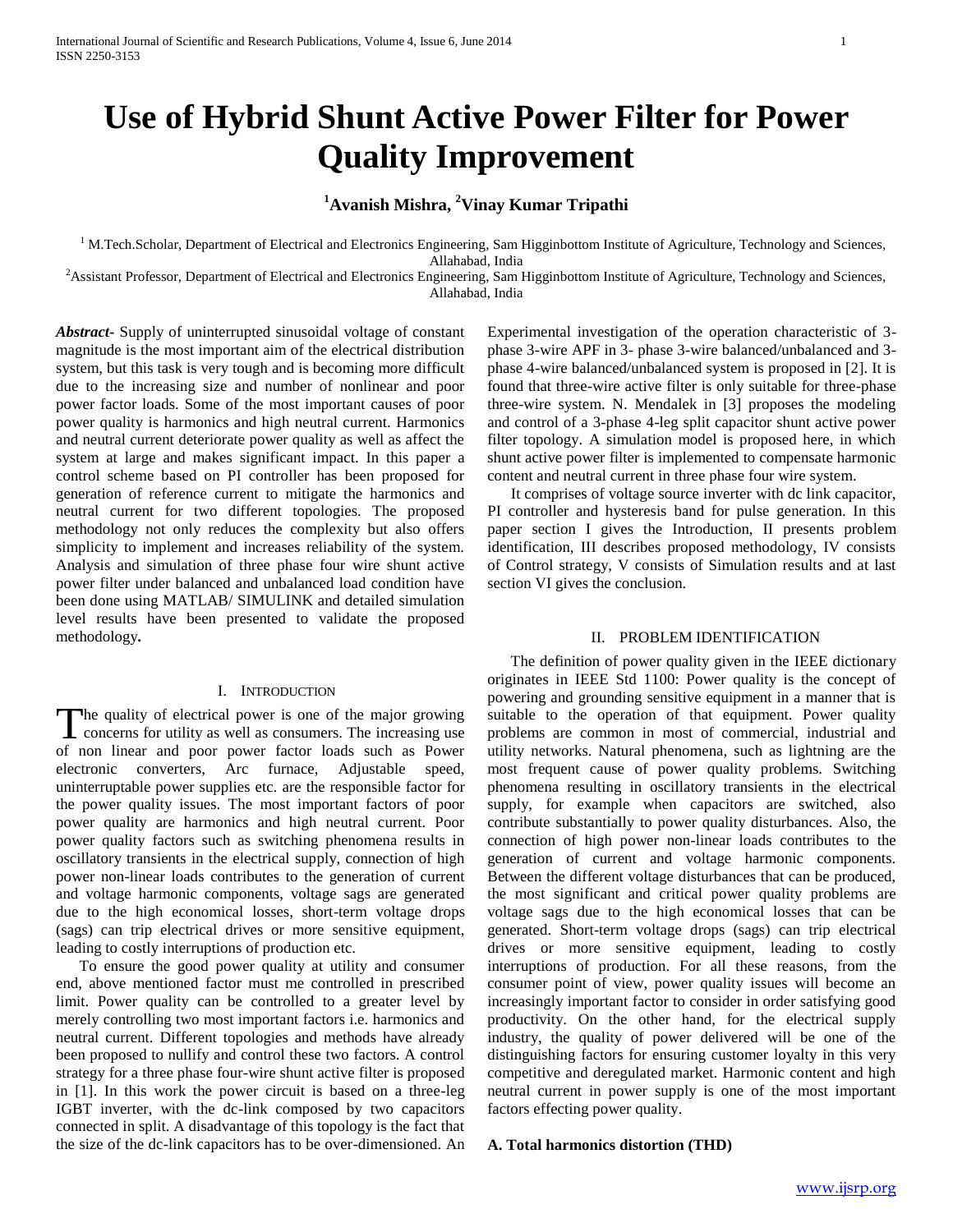According to IEEE-519, total harmonics distortion is defined as the summation of the effective value of the harmonics components in the distorted waveform relative to the fundamental component. It can be calculated for either voltage or current.

 Principles for controlling harmonics: Harmonic distortion is present to some degree on all power systems. Fundamentally, one needs to control harmonics only when they become a problem. There are three common causes of harmonic problems:

1. The source of harmonic currents is too great.

 2. The path in which the currents flow is too long (electrically), resulting in either high voltage distortion or telephone interference.

 3. The response of the system magnifies one or more harmonics to a greater degree than can be tolerated. When a problem occurs, the basic options for controlling harmonics are:

1. Reduce the harmonic currents produced by the load.

 2. Add filters to remove the harmonic currents off the system, block the currents from entering the system, or supply the harmonic currents locally.

 3. Modify the frequency response of the system by filters, inductors, or capacitors.

### **B. Problem of High Neutral Current in power system can cause following problem**

- 1. Overloading of feeder
- 2. Overloading of transformers
- 3. Voltage distortion

4. Common mode noise

## III. PROPOSED METHODOLOGY

 The APF is aimed to compensate harmonic content in phase currents, neutral current, reactive power and unbalanced nonlinear load currents in three phase 4-wire distribution systems. In addition, the dc-link capacitor voltages are regulated and equalized to eliminate the imbalance problem which is due to the presence of dc component in the neutral wire current.

#### **A. Four-Wire Active Filter Topologies**

 For three-phase, four-wire system, four leg approaches are proposed in place of three single-phase converters. The four-wire converters can take either of the two forms as shown in Fig. 1(a) and (b)

a) Capacitor midpoint topology,

b) Four Switching- leg topology

 The 1st approach utilizes a standard three-phase converter where DC link capacitor is spitted and the midpoint of the capacitor is connected to the fourth wire, to provide the return path for the neutral current. The second approach uses four switching legs in which three of the switching legs are connected to the three phase conductors through a series inductance, while the fourth leg is connected to neutral conductor, to provide the return path.

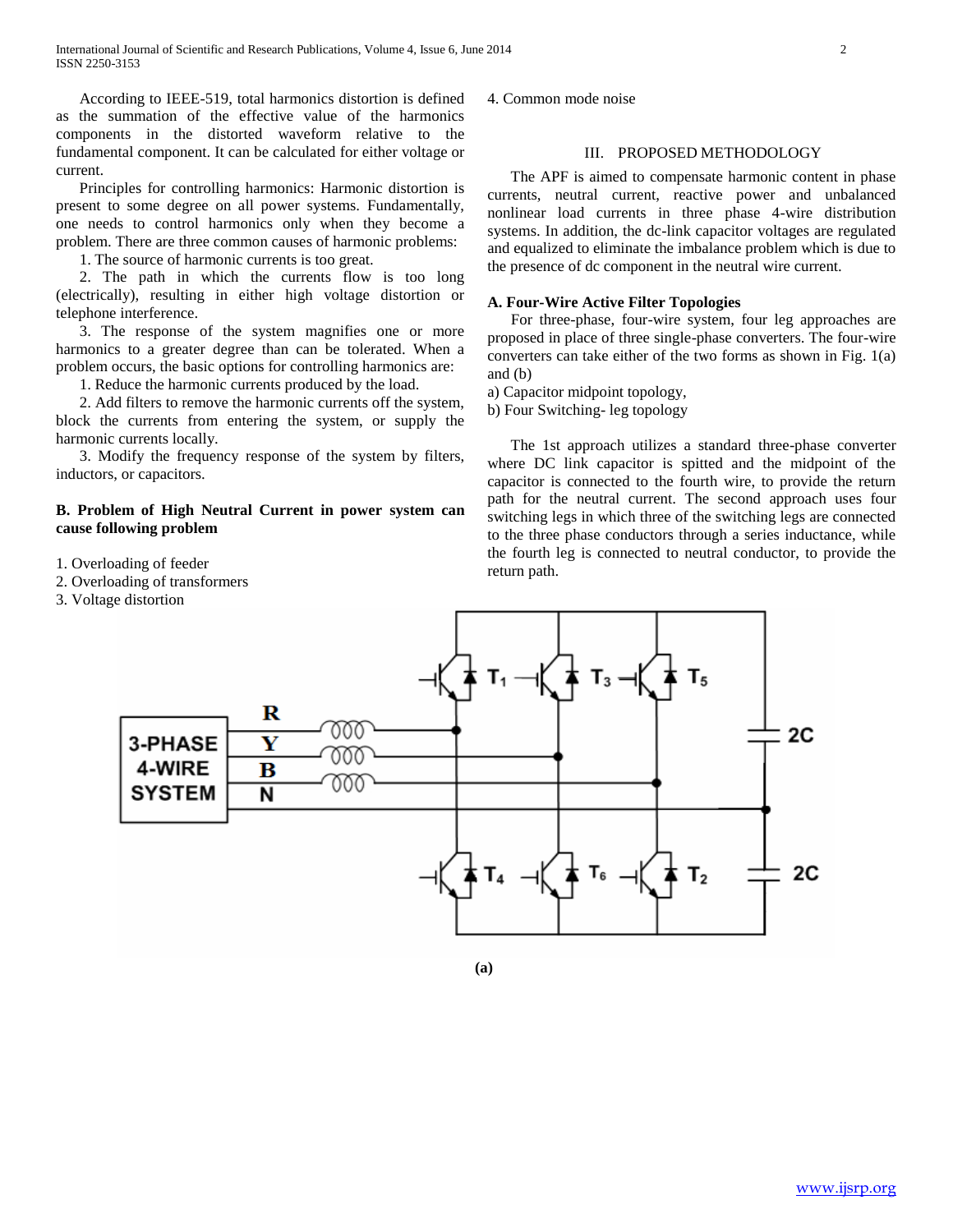

**Fig.1 (a) Capacitor midpoint topology, (b) Four switching-leg topology**

#### **B. Significance of D.C. Capacitor**

 Under steady state operating conditions the dc voltage control loop keeps the dc voltage constant. However, transient changes in the instantaneous power absorbed by the load generate voltage fluctuations across the dc capacitor. The amplitude of these voltage fluctuations can be controlled effectively with an appropriate dc capacitor value. When designing the capacitor the following assumptions are made:

 i) In steady state, the fluctuating voltage of the capacitor is very small compared to the average voltage.

ii) The converter is lossless.

 The voltage fluctuation in the dc capacitor under steady state is due to the variation of the harmonic power 80w and the energy stored in the inductor. The current in the inductor has two components, the distorted current and the ripple current superimposed on the reference due to the switching action of the converter. The first current is a periodic ac waveform, hence the energy variation is null. The second part consists of the energy that the inductor discharges in the capacitor within one switching period. During the on state, energy is accumulated across the inductor and this energy is absorbed by the capacitor during the off state. Because the switching frequency is high, the effect of this energy variation on the dc bus is neglected.

 The capacitors are designed to limit the dc voltage ripple to a specified value, typically 1 to 2 %. In our case the capacitor should be designed for the worst case. Since the active filter will operate in several modes (single phase or unbalanced load). It follows that the capacitor value is load dependent and simulation is one way of evaluating the worst possible case.

 In the steady state, the real power supplied by the source should be equal to the real power demand of the load plus a small power to compensate the losses in the active filter. Thus, the DC capacitor voltage can be maintained at a reference value. However, when the load condition changes the real power balance between the mains and the load will be disturbed. This real power difference is to be compensated by the DC capacitor. This changes the DC capacitor voltage away from the reference voltage. In order to keep satisfactory operation of the active filter, the peak value of the reference current must be adjusted to proportionally change the real power drawn from the source. This real power charged/discharged by the capacitor compensates the real power consumed by the load. If the DC capacitor voltage is recovered and attains the reference voltage, the real power supplied by the source is supposed to be equal to that consumed by the load again.

#### IV. CONTROL STRATEGY

 The peak value of the reference compensating currents (I max) is estimated by regulating the DC link voltage. The reference current templates (Isr\*, Isy\* and Isb\*) are obtained by multiplying this peak value (Imax) by the three-unit sine vectors (Usr, Usy and Usb) in phase with the three source voltages. These unit sine vectors are obtained from the three sensed line to neural voltages. The reference neutral current (Isn\*) is obtained by negative sum of the three phase reference currents. Also, three current sensors are used to sense the three line currents (Isr, Isy and Isb) as compared to two used in three-phase, three-wire system, and neutral current is obtained by negative sum of the three line currents. The complete schematic diagram of the three phase, four-wire shunt active filter is shown in Fig.2. The conventional three-phase PWM converter is replaced by a four switching-leg converter.

 The actual capacitor voltage is compared with a set reference value. The error signal is then fed to a PI controller. The output of PI controller is considered as peak value of the supply current. This peak value of the current is multiplied by the unit sin vectors (Usr, Usy and Usb) in phase with source voltages to obtain the reference currents (Isr\*, Isy\* and Isb\*). Difference of these estimated reference source currents and sensed actual currents, are given to a hysteresis based, carrier less PWM current controller to generate the switching signals of PWM converter. The difference of reference current template and the actual current decides the operation of the switches. To increase the current of particular phase the lower switch of the PWM converter of that particular phase is switched on while to decrease the current the upper switch of the respective phase is switched on. These switching signals after proper isolation and amplification are given to the switching devices. Due to these switching actions current harmonic current and reactive power of the load, so that only active power is drawn from the source.

#### V. RESULT

Simulation model is built using MATLAB/SIMULINK/r2010a version and its tool of simpower system. Model is simulated for both the balanced and unbalanced load conditions and for both the topologies. Simulation model is as shown in fig.3. Table 1 described earlier different parameters selected for the simulation for 5 kVA compensation capacity for both the topology.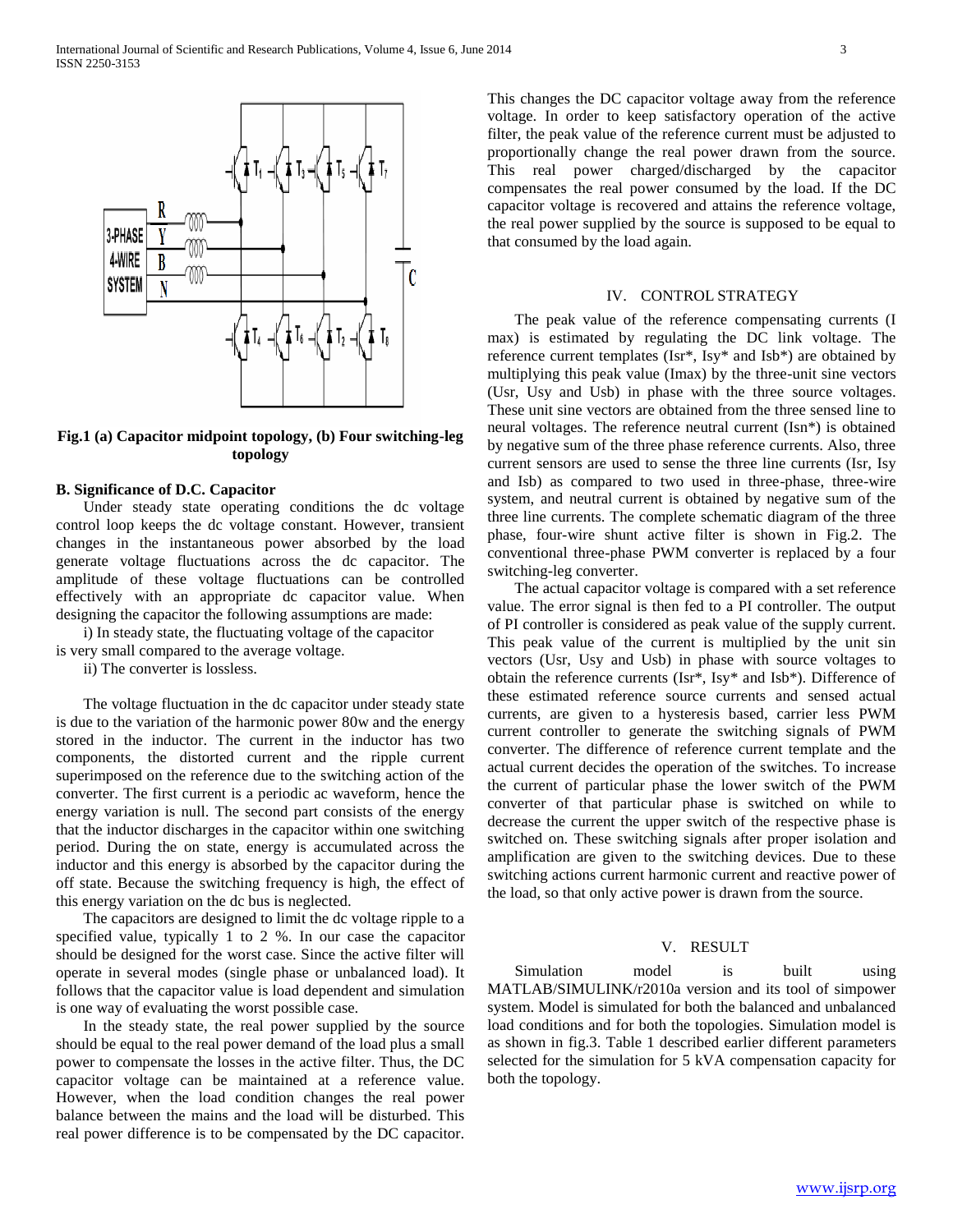

**Fig. 3 Simulink model of Shunt Active Power Filter for compensated waveform.**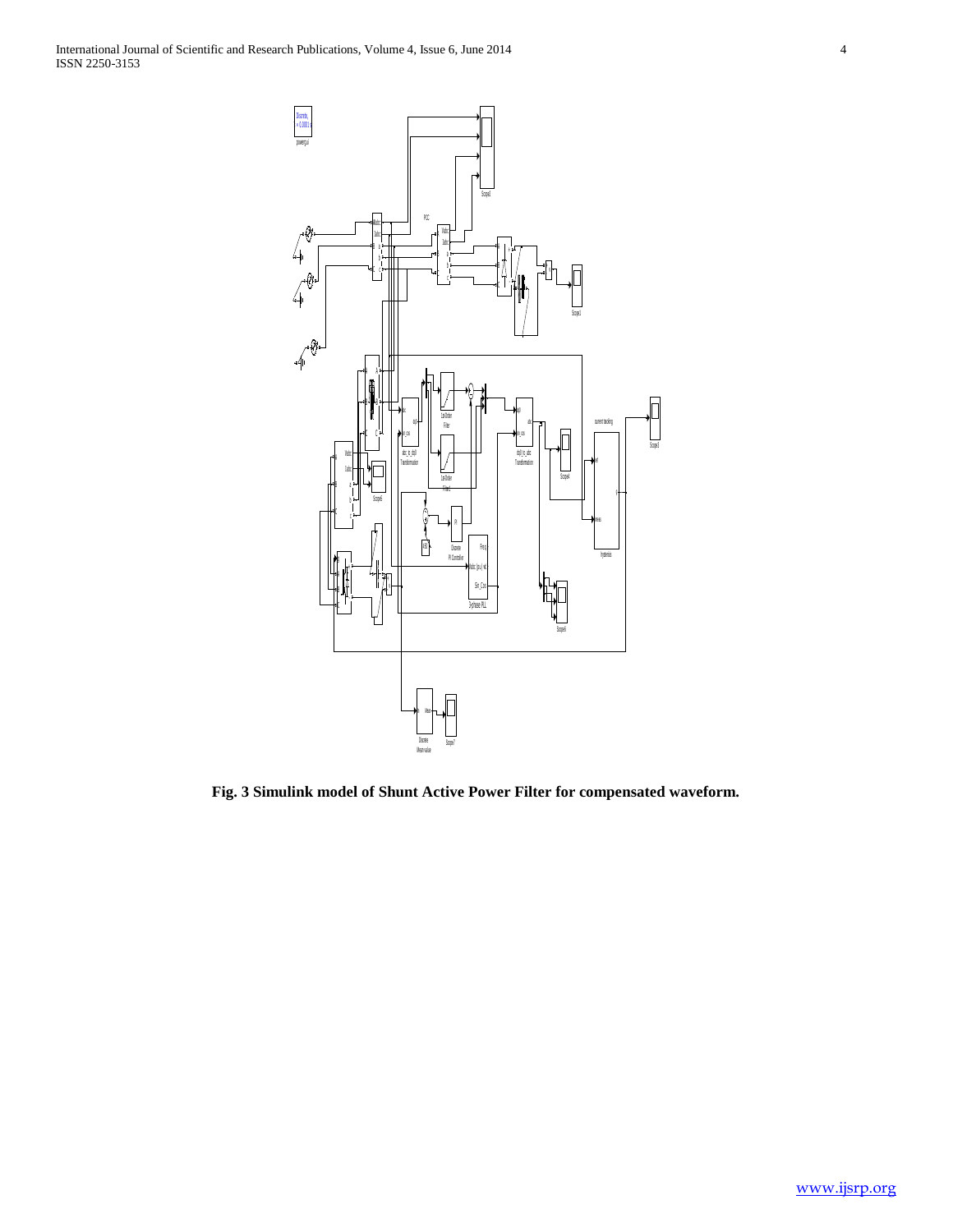

**Fig 4.compensated output waveform**



**Fig.5 Simulink model of Shunt Active Power Filter for uncompensated waveform.**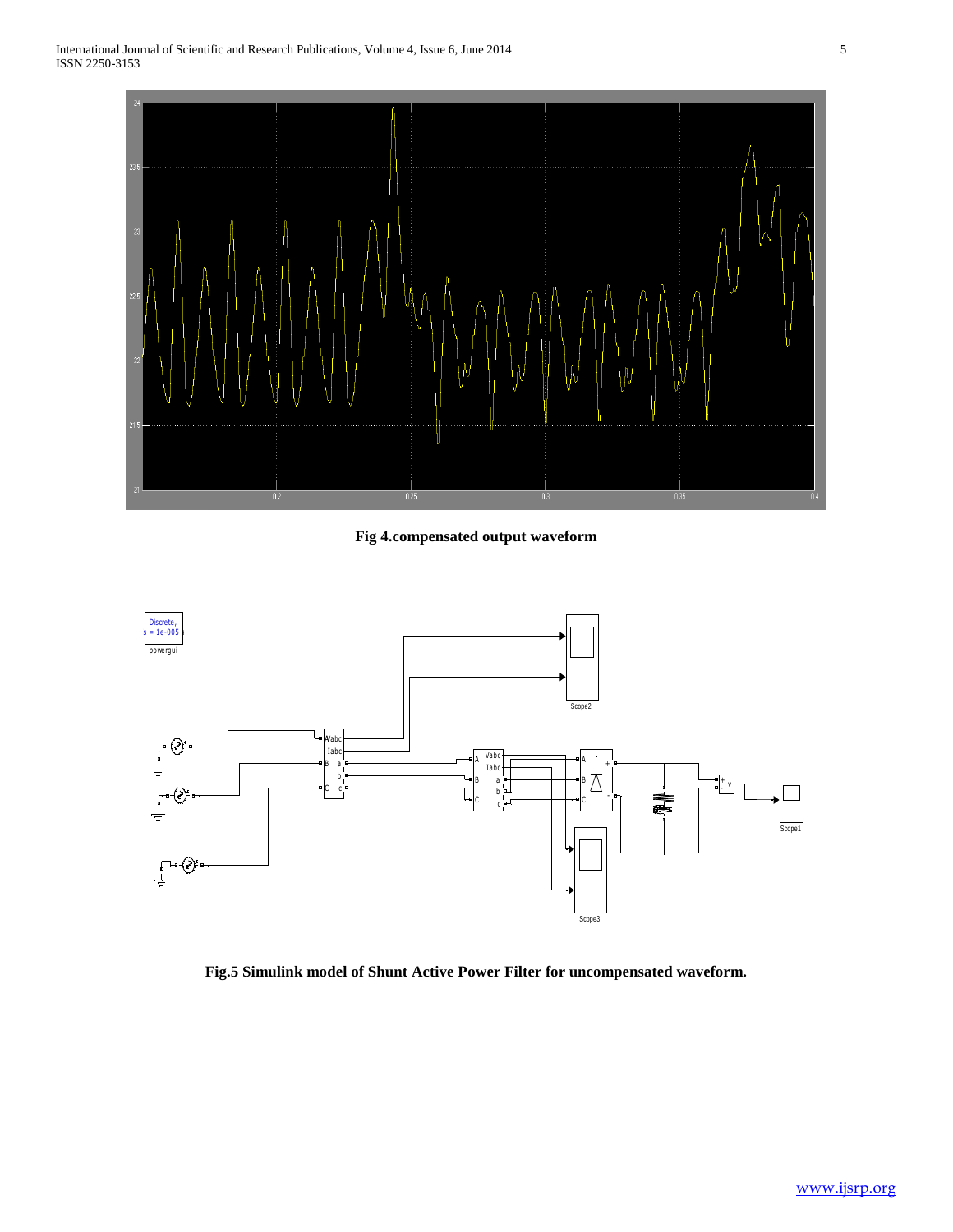

**Fig 6.compensated output waveform**

#### VI. CONCLUSION

 Both the topologies (four switching leg topology and capacitor mid-point topology) of three phase four wire shunt active power filter has been investigated for the compensation of harmonic, reactive power, neutral current, power factor improvement and input current balancing in three-phase, four wire system. Theoretical concepts have been proved by simulation results. Both the topologies worked satisfactorily with the proposed control scheme but the four switching leg topology is preferred over capacitor mid-point topology. capacitor midpoint topology, two capacitors of double value for same peak to peak ripples in dc voltage are required. Also in the capacitor midpoint topology, third harmonic current components would flow in an uncontrolled manner through DC capacitor, as compared to four switching-leg topology. As the entire neural current flow through the DC link capacitor, it is recommended to use capacitor midpoint topology in smaller rating system, if preferred due to the requirement of less switches.

#### **REFERENCES**

- [1] Filipe Ferreira, Luís Monteiro, João L. Afonso, Carlos Couto, "A Control Strategy for a Three-Phase Four-Wire Shunt Active Filter", IECON 2008, page(s): 411 - 416 10-13 Nov. 2008.
- [2] Yang Han, Wen-Xiang Song, Lin Xu, Gang Yao, Li-Dan Zhou, M. M. Khan, Chen Chen, "Experimental Investigation of the Operation Characteristics of 3-Phase 3-Wire Active Power Filter", Circuits and Systems, APCCAS 2008. Page(s): 97 – 100, 2008 IEEE.
- [3] N. Mendalek, "Modeling and Control of Three-Phase Four-Leg Split-Capacitor Shunt Active Power Filter", ACTEA 2009, Page(s): 121 – 126, July 15-17, 2009.
- [4] Norani Atan and Zahrul Faizi Hussien ,"An Improvement of Active Power Filter Control Methods in Non-Sinusoidal Condition", 2nd IEEE International Conference on Power and Energy (PECon 08), December 1-3, 2008, Johor Baharu, Malaysia.